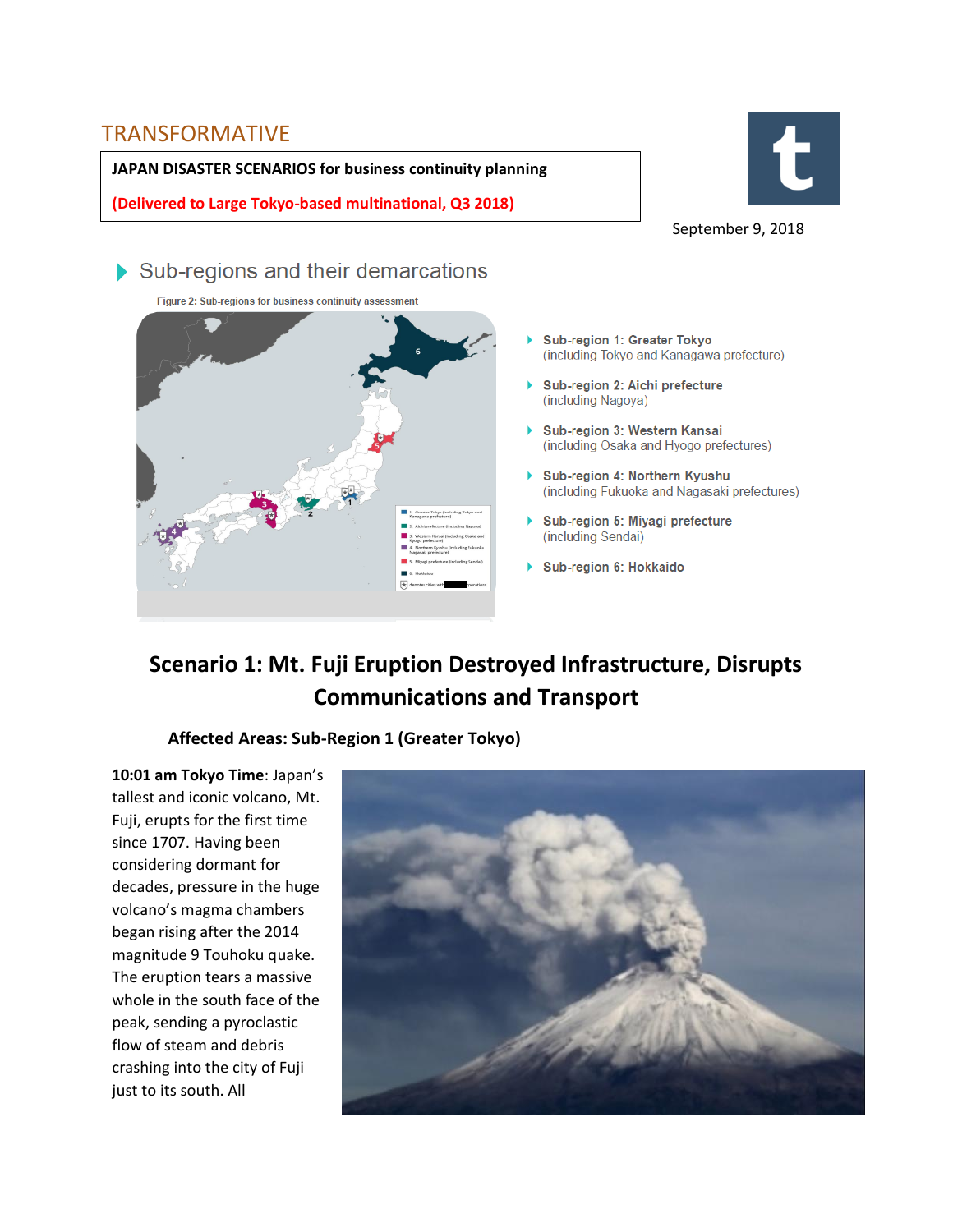communications with the city fails and ballistic debris and ash begin to stress and collapse some bridges, railways, roads and other infrastructure as far as 80 km. from the eruption.

**10:15 am:** Japan's cabinet declares a state of national emergency, mobilizing the Japan Defense Forces (JDF) and civil defense to help institute evacuation and rescue plans. Trading is halted on the Tokyo stock exchange and some companies in the Greater Tokyo area begin letting staff leave to check on loved ones.

**11:00 am**: Evacuation plans calling for the evacuation of over 550,000 people in Shizuoka, Yamanashi and Kanagawa prefectures are hampered by the continuing rain of ash and debris emanating from the shattered mountain. Tokyo's northern precincts, laying just 77 kilometers from the mountain, have ground to a halt.

**11:22 am**: Ash has forced the closure of Narita and Haneda airports and the country's Fire and Disaster Management Agency (FDMA) warns the rest of the country's airports will soon follow suit as thick ash cloud is posing a stall danger to aircraft engines. With trains also hampered by debris, including the country's Shinkansen high speed service. THE FDMA asks residents and office workers in the Greater Tokyo region to stay indoors and off of streets clogged with gridlocked traffic and still being bombarded with rocks and other ballistic projectiles from the eruption.

**11:30 am**: The US naval and air facilities at Yokosuka and Yokoda shut down air operations and issue a recall to all personnel. The US Secretary of Defense offers the assistance of the over 50,000 US personnel based in the country for disaster relief.

**Noon**: The economy and government functions of the Tokyo region have effectively come to a standstill as tons of ash and debris continue to accumulate across the region. The region's hotels report no vacancies as emergency crews and corporate clients quickly move to house critical staff. All air traffic has been suspended and railways and major highways have been shut by order of the central government. Power stations have also begun to fail as powerlines collapse under the weight of viscous ash.

**Aftermath**: The Japan Meteorological Agency warns that its calculations suggest the eruption would continue for another several days and continue to spew ash and debris skyward. It adds that the ash cloud and grounding of air traffic could last as much as three weeks. Over 213,000 people lose their lives, most of them in Fuji City and other villages near the volcano. Tens of thousands are left homeless. The costs of physical damage and economic disruption is put by the Central Bank of Japan at US\$189bn.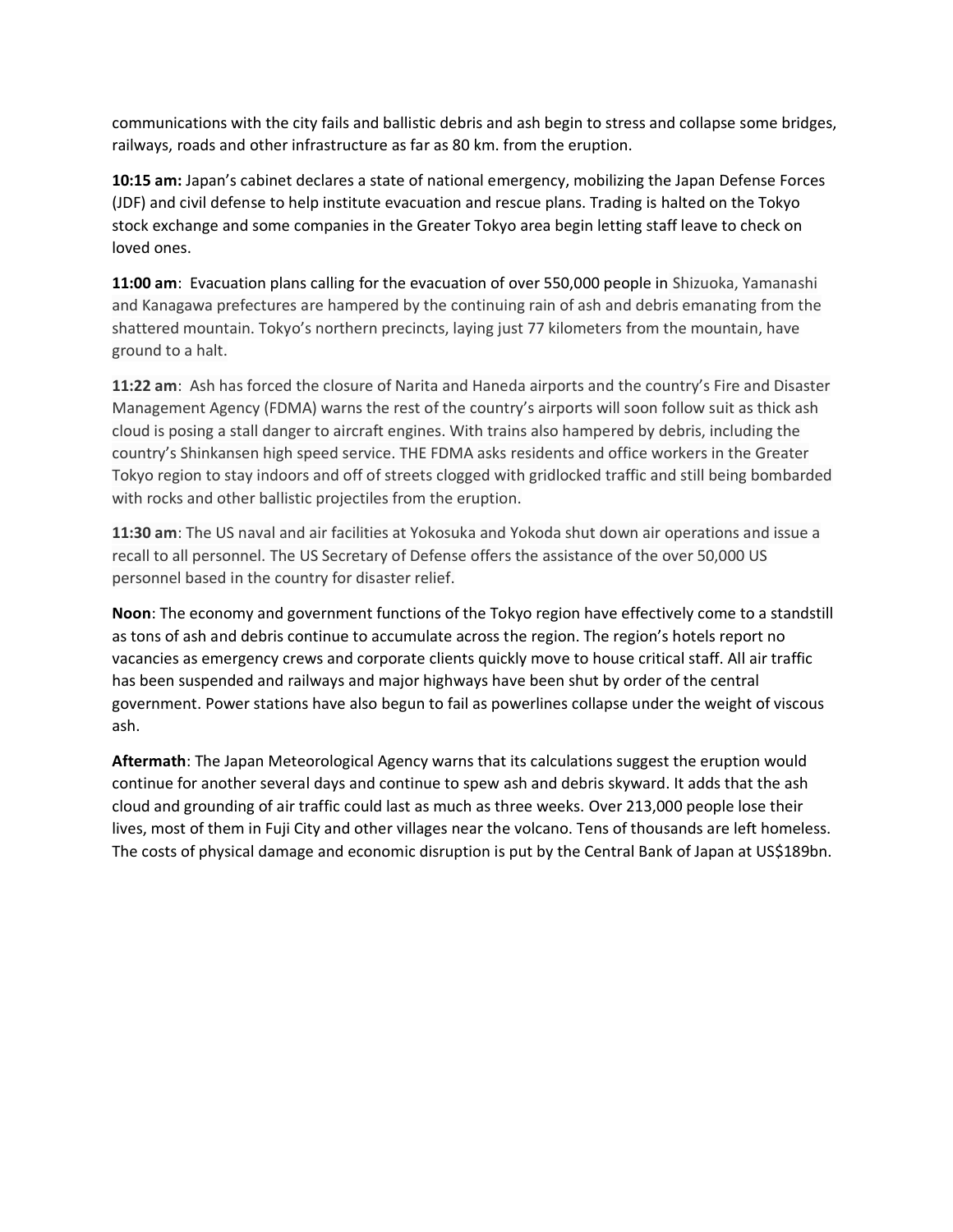#### **Scenario 2: Typhoon Causes Extensive Damage, Death on Coastlines of Kinki, Shikoku, Kyushu**

#### **Affected Areas: Sub Regions 2, 3, 4.**

**Tuesday Morning, Sept. 23, 2019**: The Japan Meteorological Agency announces that a storm it has been tracking between [Guam](https://en.wikipedia.org/wiki/Guam) and Luzon had turned westward overnight and strengthened significantly before settling on a northerly course putting it on a track to make landfall in south and central Honshu sometime in the next two days. The Fire and Disaster Management Agency (FDMA) advises residents of coastal regions of Aichi, Kyushu, and Kanshai to take precautionary steps in case an evacuation is ordered and to monitor local weather reports.

**Wednesday Morning Sept 24, 2019**: The storm, now dubbed Typhoon Aiko, continues on its northerly track toward the Japanese main island. Japan Coast Guard and US Navy monitoring flights confirm that winds have reached a sustained level of 192 mph, making Aiko the most powerful Typhoon on record.

#### **18:00 pm**: On word from Japan's cabinet, FDMA



orders coastal regions of southern and central Honshu, as well as the Izu Islands, be evacuated to higher ground and pre-positioning of rescue, fire, and water filtration resources. Due to the uncertain path of the storm, the Greater Tokyo region is issued an alert, and precautionary measures urged for, Touhoku region, Okinawa and the southern islands. The late hour of the warning leads to severe crowding on Honshu roadways that continues into the night and affects regions beyond the area of most likely landfall, including the Greater Tokyo region.

#### **Thursday, Sept. 15, 2019**

**05:00 am Tokyo Time:** Wave and wind monitors on tiny Mikurajima Island, about 150 km south of Yokohama in the Pacific Ocean, register 193 mph winds and waves in excess of 30 meters. The Japan Meteorological Agency estimates landfall at Tokushima, just south of Osaka's Kii shipping channel, at 7:33 am. The Japanese Coast Guard's 8th Regional HQ in Maizuru issues a rare navigational ban for inland waters from Kyushu to Hokkaido.

**07:35 am**: Typhoon Aiko makes landfall at the spa town of Kirahama, just west of the JPA's predicted site. Aiko pushes a considerable storm surge of up to 9 feet ahead of its high winds and up the Kii channel, where the confined waters of Osaka Bay create tsunami-like conditions. Caught by surprise, a tsunami alert is issued for Osaka at 7:41 am. Thousands of residents of high rises – many of whom ignored orders to evacuate thinking themselves safely above any storm surge – now take to the streets and become embroiled in slow-moving, stop-and-start traffic.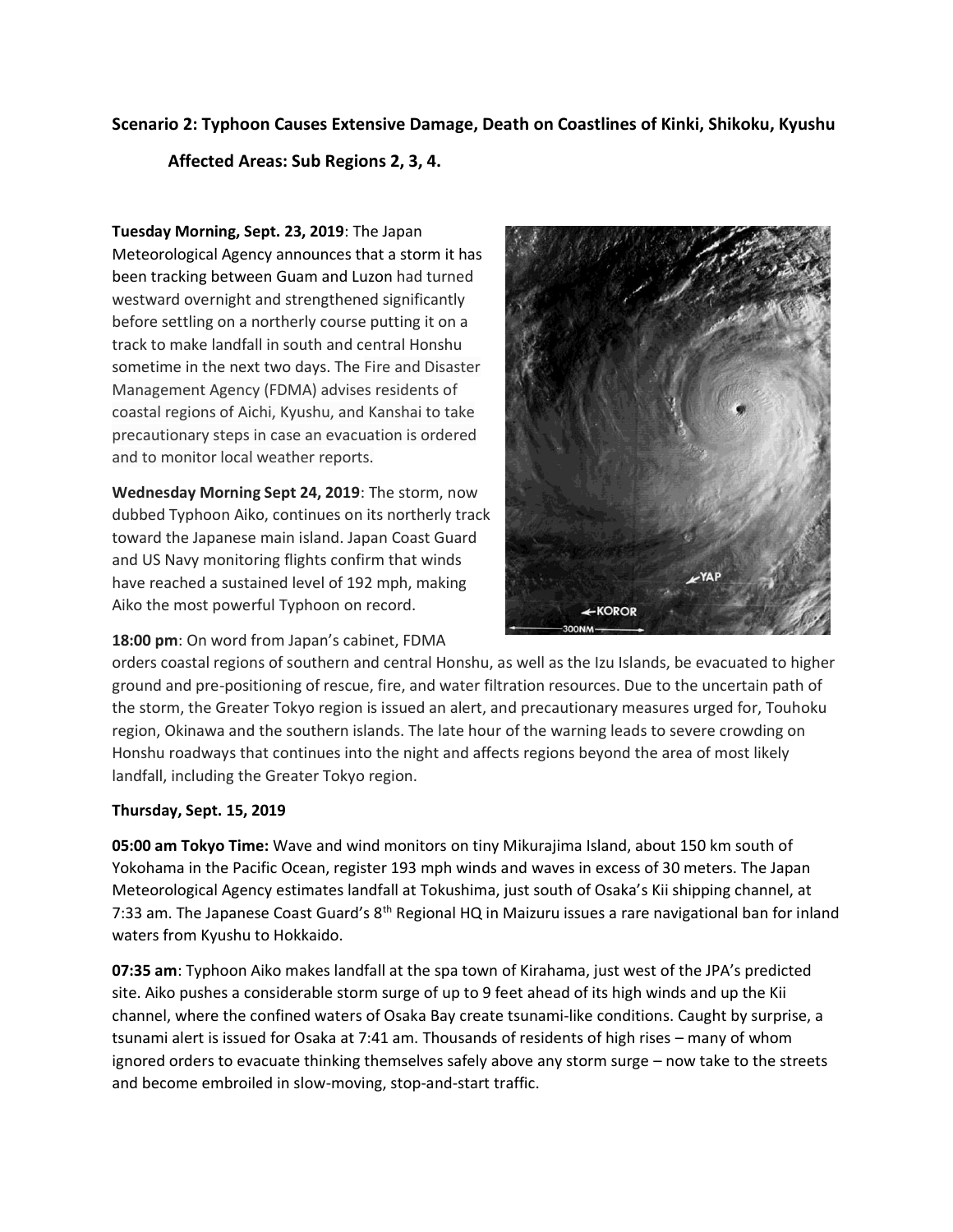**07:50 am:** A storm surge that effectively mimics a tsunami devastates Osaka's waterfront, Japan's most important container port, and causes severe damage in nearby Kobe. The surge tears into the low-lying Osaka neighborhoods of Miniami and streams up the Yodogawa River to briefly inundate the higher ground northern district of Kita, as well.

Meanwhile, the storm's broad shoulders pound communities in Aichi and Shizuoka prefectures, and halt all but emergency travel as far south as Kyushu. Tens of millions are without power. The storm spares the Greater Tokyo region but plays havoc with the national cell phone grid as toppled towers and a system overload hamper communications.

**Aftermath:** Damage totals from Aiko reached US200bn. The number of fatalities caused by Aiko is less than the 4,000 killed by the previous record holding Pacific storm, Typhoon Tim in 1979, which claimed 4,000 lives. But Aiko caused more damage in monetary and infrastructure terms, with damages and in particular the loss of Kyoto's port shaving .09% of Japan's GDP in 2019 and .05% in 2020. In all, 589 people perished.

# **Scenario 3: Japan-China Clash in East China Sea Freezes Sea Lanes, Supply Chains**

**Affected Areas: All**

**19:15 pm Toyko Time:** In the East China Sea, an errant 'warning shot' fired by a Chinese fisheries protection vessel slams into the helicopter deck of the Japanese Navy frigate JS Yuguri, immediately killing 5 sailors and destroying the vessel's SH-60 Sea King helicopter. The frigate returns fire, making quick work of the smaller Chinese warship, which sinks with a loss of its entire crew of 29.

**19:23 pm**: The Japan Air Self-Defense Forces (JASDF) scrambles 30 F-15 Kai interceptors,



ordering them to take up stations over the Japanese fishing fleet and other vessels currently in the East Sea, including the frigate Yuguri. Almost simultaneous to this order, a sea-skimming Chinese *Shang Yu* Silk Worm missile hits the Yuguri broadside, tearing an enormous hole in its hull and forcing its surviving crew into life rafts. Twenty-two of the Yuguri's 220 crew go down with the vessel, the rest picked up by retreating trawlers.

**19:30 pm**: Japan's Prime Minister Shinzo Abe receives a verbal confirmation from the commander of the US Seventh Fleet that the terms of the US-Japan Self-Defense Treaty are fully in force. Abe later talks with President Donald Trump, who says the "Chinese deserved a bloody nose" and notes that US carrier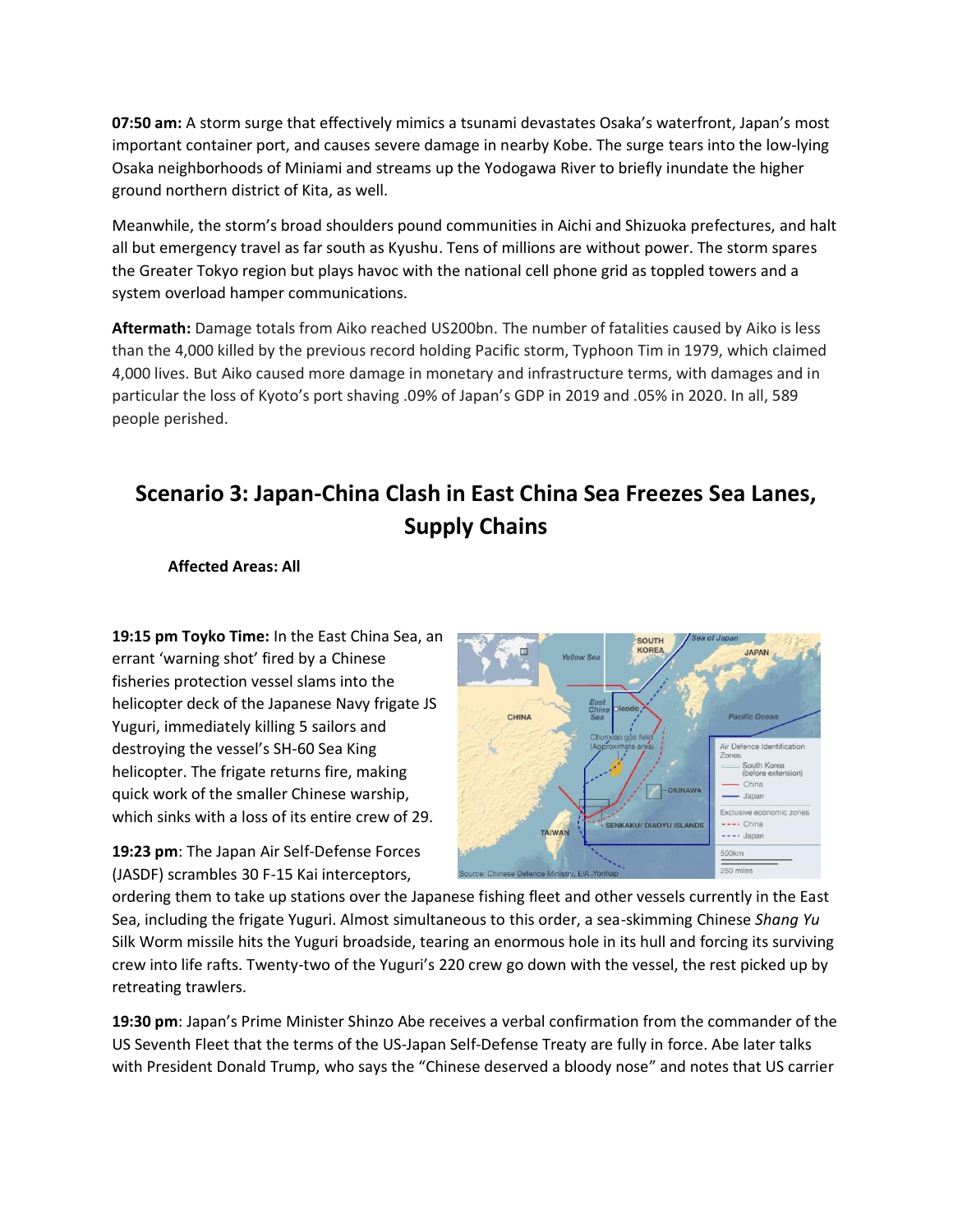strike forces would now enter the East and South China seas to reaffirm their status as international waters.

**19:31 pm**: Lloyd's of London, the world's largest insurer of shipping, declares the South and East China seas as a war zone that will require commensurate rises in maritime coverage premiums. Within the hour, Hapag Lloyd, AP Moeller-Maersk, Evergreen Marine, Mitsui Lines, Hyundai, and scores of smaller shippers announce they will cease transiting routes involving waters claimed by China and any other regional nation.

**19:32 pm:** Share prices of some of the world's largest corporations enter a tailspin on the Frankfurt and London stock exchanges. Traders in New York, whose markets will open in a few short hours, begin buying puts on shares of Apple, Samsung, Google, automakers with US manufacturing plans, and a host of other industrials dependent on raw materials or components whose supply chain traverses the war zone. Commodities trading is mixed as the price of some (rare earths, palm oil, bauxite, and gold) soar and oil and perishables (wheat, meat, fish) suffer major declines.

**20:00 pm**: Prime Minister Abe addresses the Japanese nation and offers to parley with China's President Xi Jinpeng. He proposes that "in the interest of global stability" the two meet the following day in the South Korean capital, Seoul.

**Midnight:** The day expires without a response from Beijing, and with markets in a free fall in New York. Neither side has taken new military steps, though US warships are heading into Chinese-claimed waters.

**AFTERMATH**: While the two Asian rivals find it difficult to compromise on the core territorial issues, a strange calm that the media equates to the "Phony War" of late 1939 in Europe prevails. Meanwhile, however, absent progress on the diplomatic front, western and other non-Chinese shipping concerns continue to steer clear of the region's waters, though China's large state-owned shippers (COSCO, Yang Ming, others) ply the routes with Chinese Navy escorts and absorb huge market shares in global shipping they will never quite relinquish. Meanwhile, the economic slowdown hurts both and causes a global recession. But Japan is disproportionately disadvantages, responding with a new round of stimulus and a doubling of defense spending. Tokyo's status as a leading Asian financial center takes a hit from which it never recovers.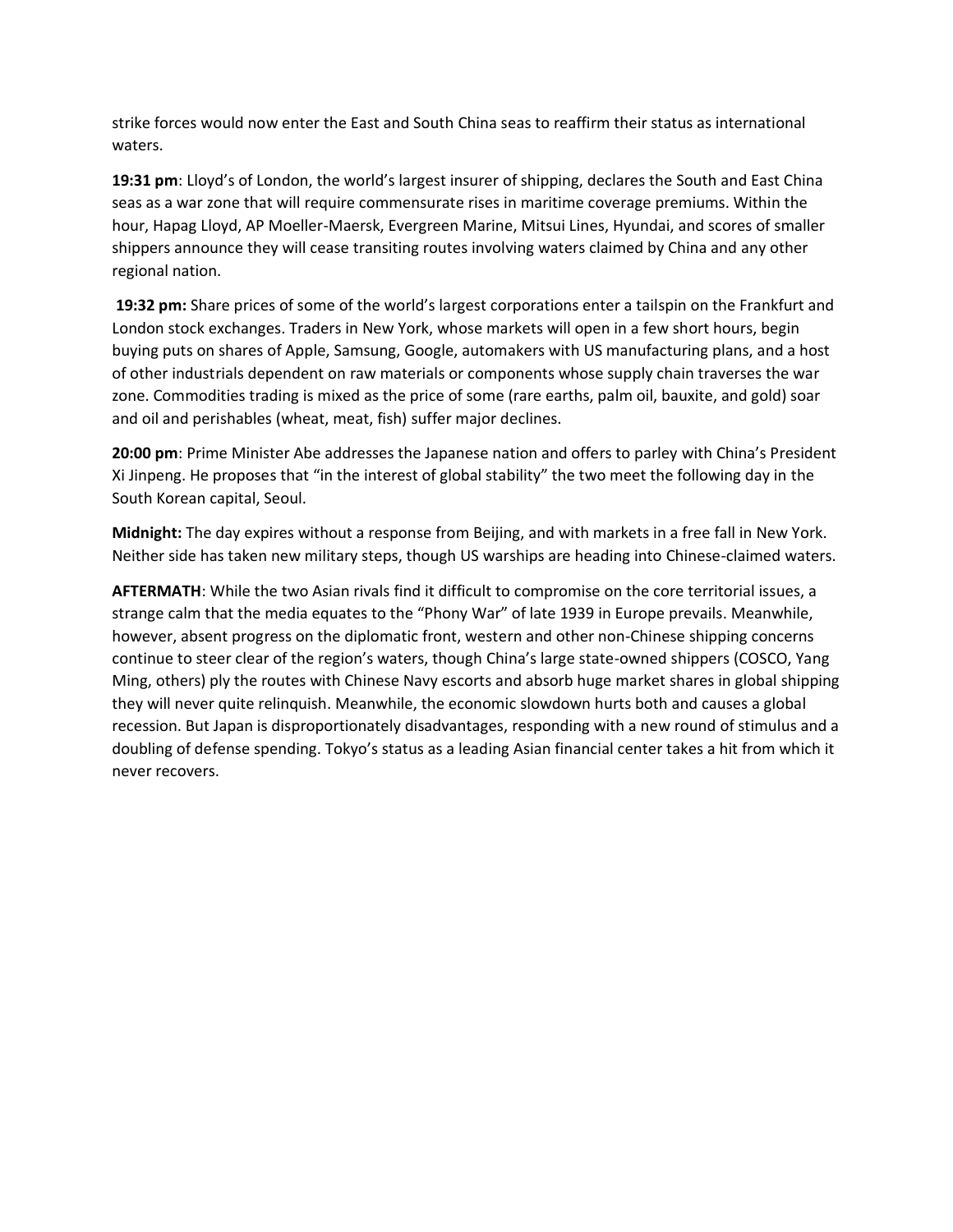# **Scenario 4: Cyber Attack, Traced to North Korea, Disables Japanese Power Grid for Four Days**

**Affected Areas: ALL**



**1830 Tokyo Time, May 2 ,2018**: Just after sunset on the eve of Japan's Constitution Day national holiday, an aggressive and coordinated cyber-attack on the Japanese electrical grid causes small explosions and fires at electrical substations around the nation, plunging 80 percent of Japan into darkness. Generators kick in to keep hospitals, security facilities, and key public infrastructure functioning. However, tens of millions are trapped in office dark buildings, on roads without traffic lights, trains without power, and in homes blacked out by the attack. All flights from all airports on Honshu are delayed and international flights are diverted to Sapporo, which is unaffected, and to airports on Kyushu where sunset is still 30 minutes away.

**20:02 pm**: As fire services and utilities workers struggle to contain the damage to the national grid, Japan's Public Security Intelligence Agency (PSIA) informs the cabinet that early evidence in the cyberattack points to the General Staff Department (GSD) of the North Korean People's Army, the unit though responsible for the 2017 hack of Sony Corp. and January's infiltration of the Tokyo-based cyber currency Coinbase. PSIA says it has reached out to allied agencies, including the US National Security Agency (NSA), for support.

**20:10 pm:** Japan's Fire and Disaster Management Agency informs the Cabinet that the heat wave currently in its fourth day in Honshu had already weakened the national grid and that the cyberattack appears to have inserted a worm or virus in national grid control systems that are preventing the safe restarting of generating plants and substations. The agency also reports that follow on attacks appear to have disabled substations serving major transit systems, including the Kobe Municipal Subway, the Tokyo Metro, the Osaka-Kobe-Kyoto, the Sanyo Electric Railway, and Nagoya's Kintetsu Line. On the